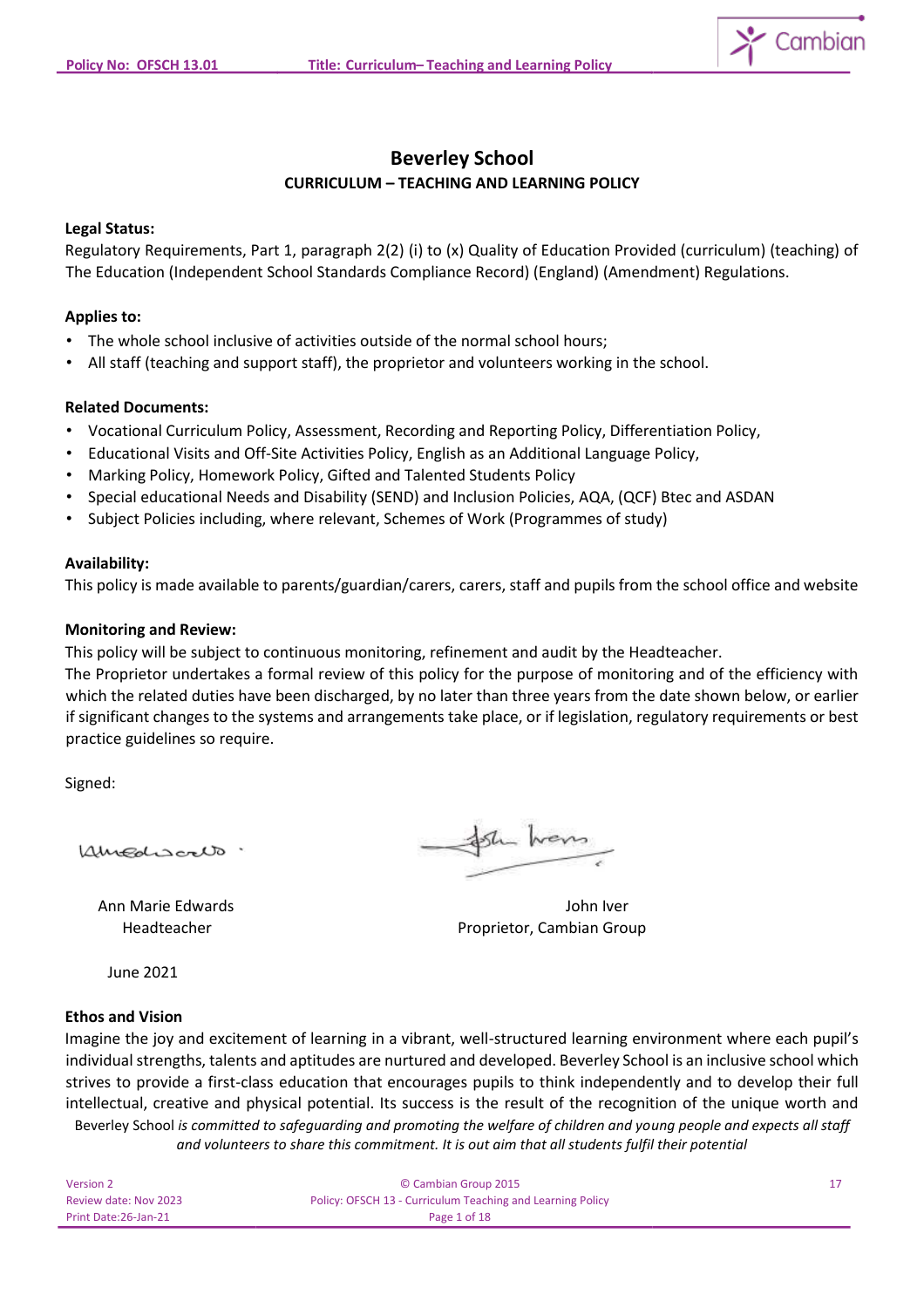importance of each child. The school makes provision for children and young people in Key Stage 2 to Key Stage 5 inclusively. The school will provide an environment in which all its members feel safe, valued and respected. Every pupil will be encouraged to acquire a sensitivity to the feelings and needs of others, accept personal responsibility for his or her actions, and treat all property with due care, irrespective of its ownership. The school will celebrate achievement and promote pupils' achievement through praise whenever appropriate. Behaviour that undermines the happy environment that is such a hallmark of school life, such as bullying, insensitivity, discrimination, bad language or acts of intolerance, will not be accepted.

By knowing every pupil socially, emotionally and academically, we can employ strategies and practices giving the opportunity for each pupil will flourish and acquire the confidence and self-belief to achieve a fulfilling and successful future and to become confident, accomplished and ambitious young adults. At our school we know and support each and every one of our pupils. No effort is spared to ensure that they acquire the confidence and selfbelief required for success in the world beyond school. Our pastoral care Is at the heart of the way we look after our pupils. Their detailed knowledge of individual abilities and talents enables them to monitor pupils' progress very attentively, and help them cope successfully with the educational and personal challenges of schooling.

Our school offers a curriculum which is balanced and broadly basedand which:

- Promotes the spiritual, moral, cultural, mental and physical development of pupils at the school and of society and
- Prepares pupils at the school for the opportunities, responsibilities and experiences of later life.

Our curriculum comprises all learning and other experiences that each school plans for its pupils. The national curriculum forms one part of the school curriculum. We make provision for sex and relationship education to pupils at the secondary stage. The national curriculum is just one element in the education of every child. It provides pupils with an introduction to the essential knowledge that they need to be educated citizens. It introduces pupils to the best that has been thought and said; and helps engender an appreciation of human creativity and achievement. There is time and space in the school day and in each week, term and year to range beyond the national curriculum specifications. The national curriculum provides an outline of core knowledge around which teachers can develop exciting and stimulating lessons to promote the development of pupils' knowledge, understanding and skills as part of the wider school curriculum.

## **Pupil Profile**

Our school provides for those with Social, Emotional and Mental Health difficulties (SEMH), as well as other needs or diagnoses, including, ADHD, ADD, and other difficulties. Most of our children are referred to us and funded through the local authorities. Our age range may vary depending on specific cases; however most of our pupils will range between 9 and 18 years of age. The majority of our children will have a Statement of Special Educational Needs or an Education Health Care Plan. Others may be undergoing assessment. Emphasis in the school is thus on the development of community values, i.e. a caring and considerate attitude to others, good manners, selfdiscipline, service to the community and the pursuit of excellence.

Many of the pupils who arrive at Beverley school are disengaged and have significant gaps in their education due to prolonged periods of absence and multiple educational placement breakdowns. They present with a number of barriers to learning which are reflected in weak literacy and numeracy skills, poor organisation, low aspirations, inability to tackle things independently, low self-esteem and limited cultural and life experiences. All this, has a direct bearing on our curriculum design.

| Version 2             | © Cambian Group 2015                                       |  |
|-----------------------|------------------------------------------------------------|--|
| Review date: Nov 2023 | Policy: OFSCH 13 - Curriculum Teaching and Learning Policy |  |
| Print Date: 26-Jan-21 | Page 2 of 18                                               |  |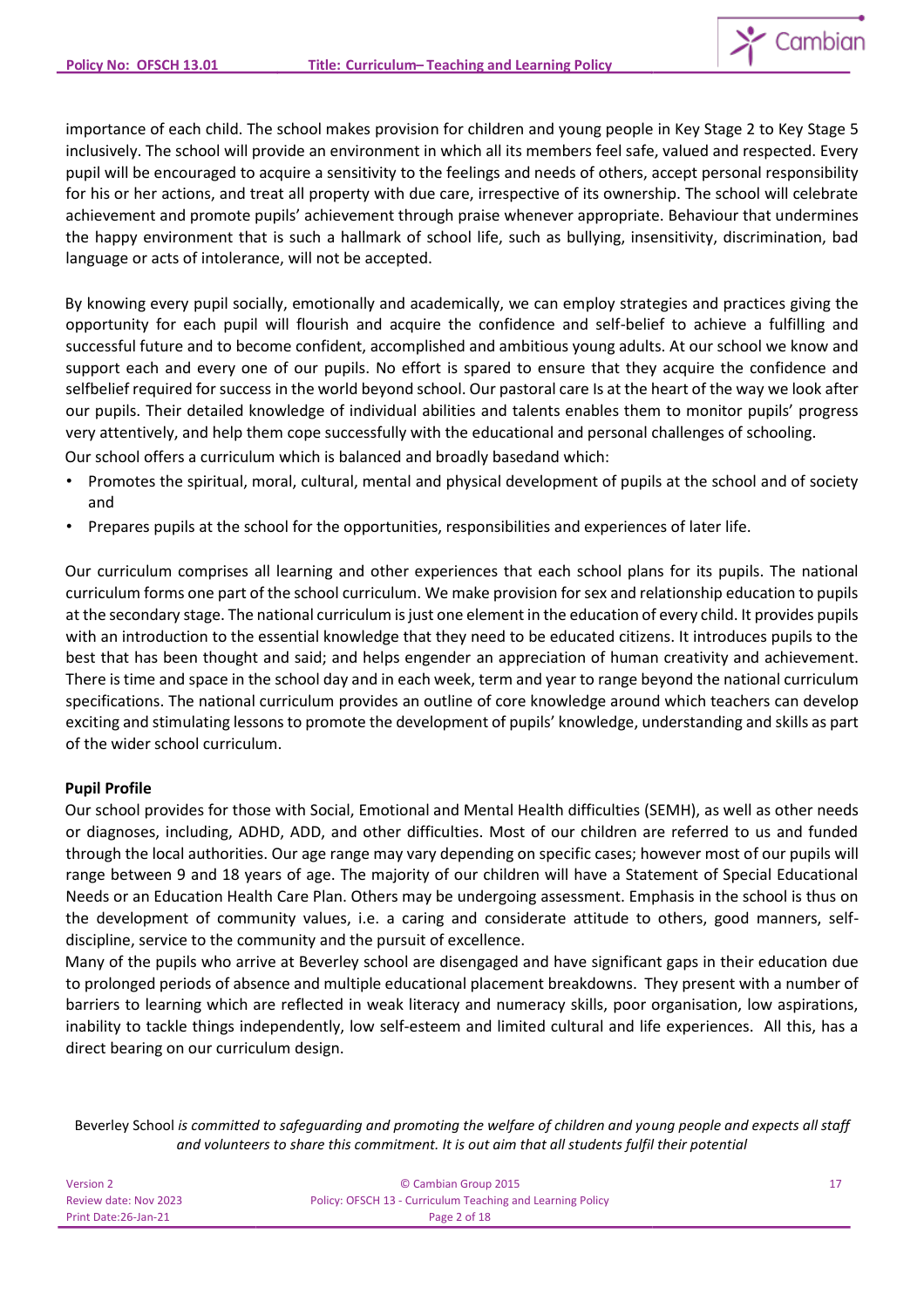In order to meet the needs of our students the curriculum at Beverley School is delivered through a thematic approach which views learning and teaching in a holistic way, encompassing a wide range of different subjects. Providing a purpose and relevance to learning which in turn promotes positive attitudes in students, as they are more engaged, motivated and successful.

This approach focuses on a major theme, such as Medicine; its impact on the human anatomy and the ethical basis for development of drugs, and enables pupils to explore it from a variety of perspectives, drawing on skills, knowledge and understanding from a range of subjects. It often involves practical investigations and contributes to pupil's social as well as academic development.

This is supported by some discreet subject teaching and successfully reinforces learning in core subjects such as Maths and English. This enables pupils to consolidate and apply the skills they have gained and to understand their wider relevance and usefulness.

In our school the most important role of teaching is to promote learning in order to raise pupils' achievement. For us, teaching includes lesson planning, the implementation of plans, as well as marking, assessment and feedback. It also includes support and intervention strategies. In assessing the quality of the teaching in our school we take account of the evidence of pupils' learning, achievements and progress over time. When evaluating the quality of teaching in our school, we consider how successful the teaching is in promoting the learning, progress and personal development for every pupil by:

- extending the previous knowledge, skills and understanding of all pupils in a range of lessons and activities over time;
- enabling pupils to develop skills in reading, writing, communication and mathematics;
- enthusing, engaging and motivating pupils to learn;
- using assessment and feedback to support learning and to help pupils know how to improve their work
- differentiating teaching, by setting suitably challenging activities and providing support for pupils of different abilities, including the most able and disabled pupils and those who have special educational needs, so that they can all learn well and make progress
- enabling pupils to apply intellectual, physical or creative efforts and develop the skills to learn for themselves and setting high expectations
- using well-judged and effective teaching methods, deploying appropriate resources, managing class time and drawing on good subject knowledge and expertise to encourage pupils to make good progress  $\Box$  managing instances of poor or disruptive behaviour.

Beverley School is a school whose success is founded on the recognition of the unique worth and importance of each pupil. This ensures that no pupil is anonymous or unsupported. Individual attention along with small class sizes promotes confident learning and academic progress. It is integral to our purpose and incumbent on us to enable a nurturing approach to pupils provided by our expert and exceptionally attentive pastoral system, which supports the personal, social and academic development of each pupil. The close relationship between teachers, pupils and parents/carers/guardians ensures that pupils' strengths are built upon and needs for their individual development addressed.

## **Values**

Our school curriculum is underpinned by the values of **Excellence, Respect, Courage and Perseverance** that we hold dear at Beverley School with our motto being "Pride and Perseverance". The curriculum is the means by which the school achieves its objective of educating Pupils in the knowledge, skills and understanding that they need in order

| Version 2             | © Cambian Group 2015                                       |  |
|-----------------------|------------------------------------------------------------|--|
| Review date: Nov 2023 | Policy: OFSCH 13 - Curriculum Teaching and Learning Policy |  |
| Print Date:26-Jan-21  | Page 3 of 18                                               |  |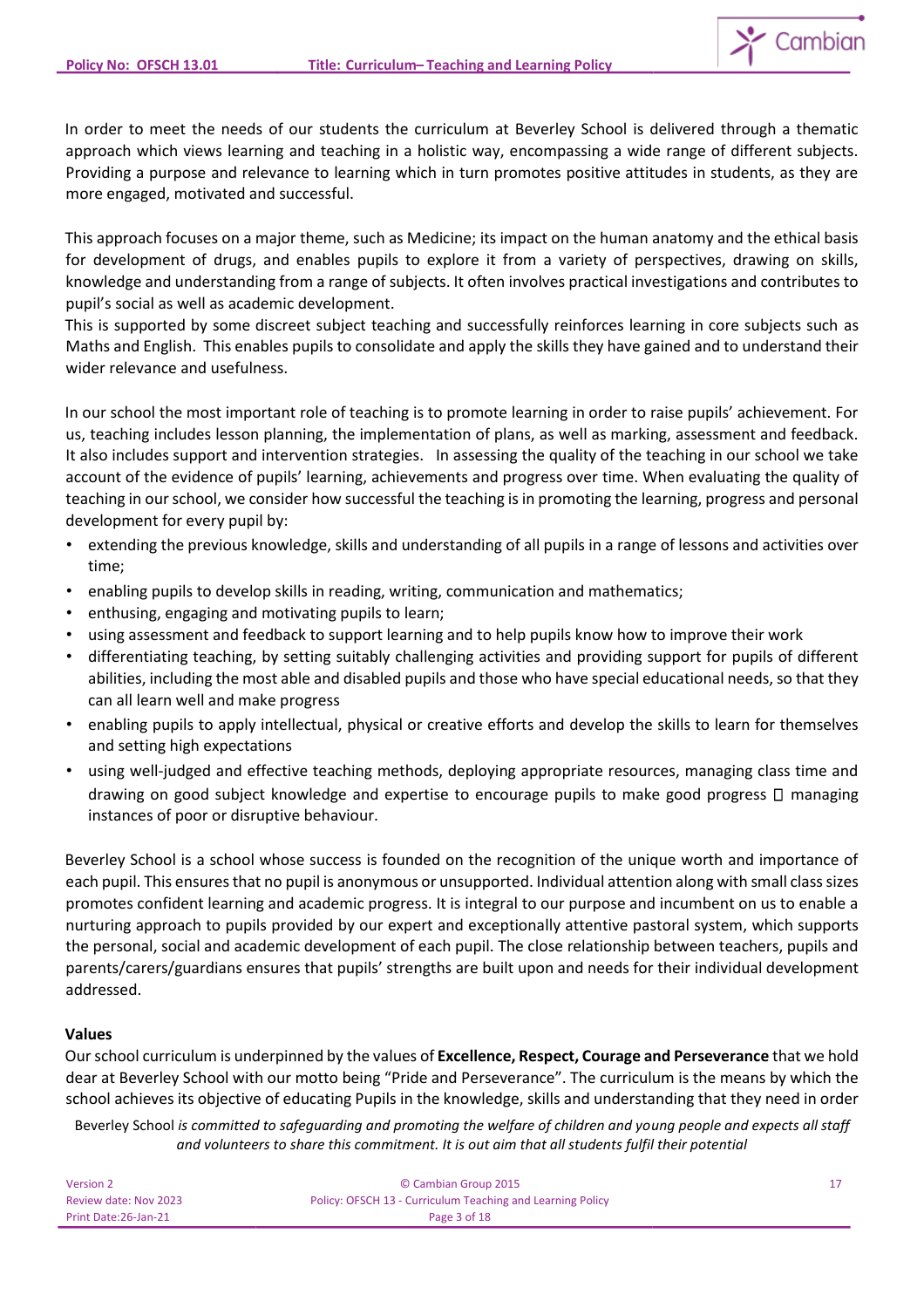to lead fulfilling lives, underpinned by these values. The curriculum seeks to promote the reputation of as a school that prepares pupils for further education and life-long involvement in learning, contributing confidently to an ethnically pluralistic society.

- We value the way in which all Pupils are unique, and our curriculum promotes respect for the views of each individual Pupil, as well as for people of all cultures. We value the spiritual and moral development of each person as well as their intellectual and physical growth.
- We value the importance of each person in our community. We organise our curriculum so that we promote cooperation and understanding between all members of our community.
- We value the rights enjoyed by each person in our society. We respect each Pupil in our school for who they are and we treat them with fairness and honesty. We aim to enable each person to be successful and we provide equal opportunities for all the Pupils at Beverley School.
- We value our environment and we aim, through our curriculum, to teach respect for our world and how we should care for it for future generations, as well as our own.

In order to achieve the school's values, the curriculum will seek to reinforce the following features of Beverley School which includes the:

- confidence, talent and high aspirations of its pupils;
- enquiring atmosphere and enjoyment of discourse that is a prominent feature of the school;
- support given to pupils in and outside the classroom by well-qualified, enthusiastic and knowledgeable staff.

Entry to programmes of study is, regardless of gender, race, disability, sexual orientation, religion or belief. In accordance with statutory requirements the School aims to make the curriculum accessible to all pupils as far as is reasonably practicable. The School has a policy for Special Educational Needs and Disabilities, and an Accessibility Plan which are available to parents on request. The children are encouraged to:

- Have confidence in who they are as individuals, identifying courage as a worthy attribute;
- Stand up for the positive values that engender meaningful loyalties and strong communities. These include: humility, dignity, compassion and integrity;
- Promote supportive relationships, and a respect for diversity and difference;
- Be self-disciplined, self-directed, and demonstrate self-control;
- Participate in the transformation of their society through reflection, sensitivity and action**.**

## **Essential Skills**

Beverley School is committed to providing a curriculum which ensures that all of its pupils acquire and develop skills appropriate to their age and aptitude in the following areas:

## *Linguistic*

This area is concerned with developing pupils' communication skills and increasing their command of language through listening, speaking, reading and writing. These skills are most overtly brought into focus in lessons in English, Participation and PHSE. The teaching of literacy and literary skills is not, however, confined to these subjects, and the policy of the school is that teachers of all subjects will encourage good linguistic and literary standards in all pupils' work. Communication skills are enhanced. .

| Version 2             | © Cambian Group 2015                                       |  |
|-----------------------|------------------------------------------------------------|--|
| Review date: Nov 2023 | Policy: OFSCH 13 - Curriculum Teaching and Learning Policy |  |
| Print Date: 26-Jan-21 | Page 4 of 18                                               |  |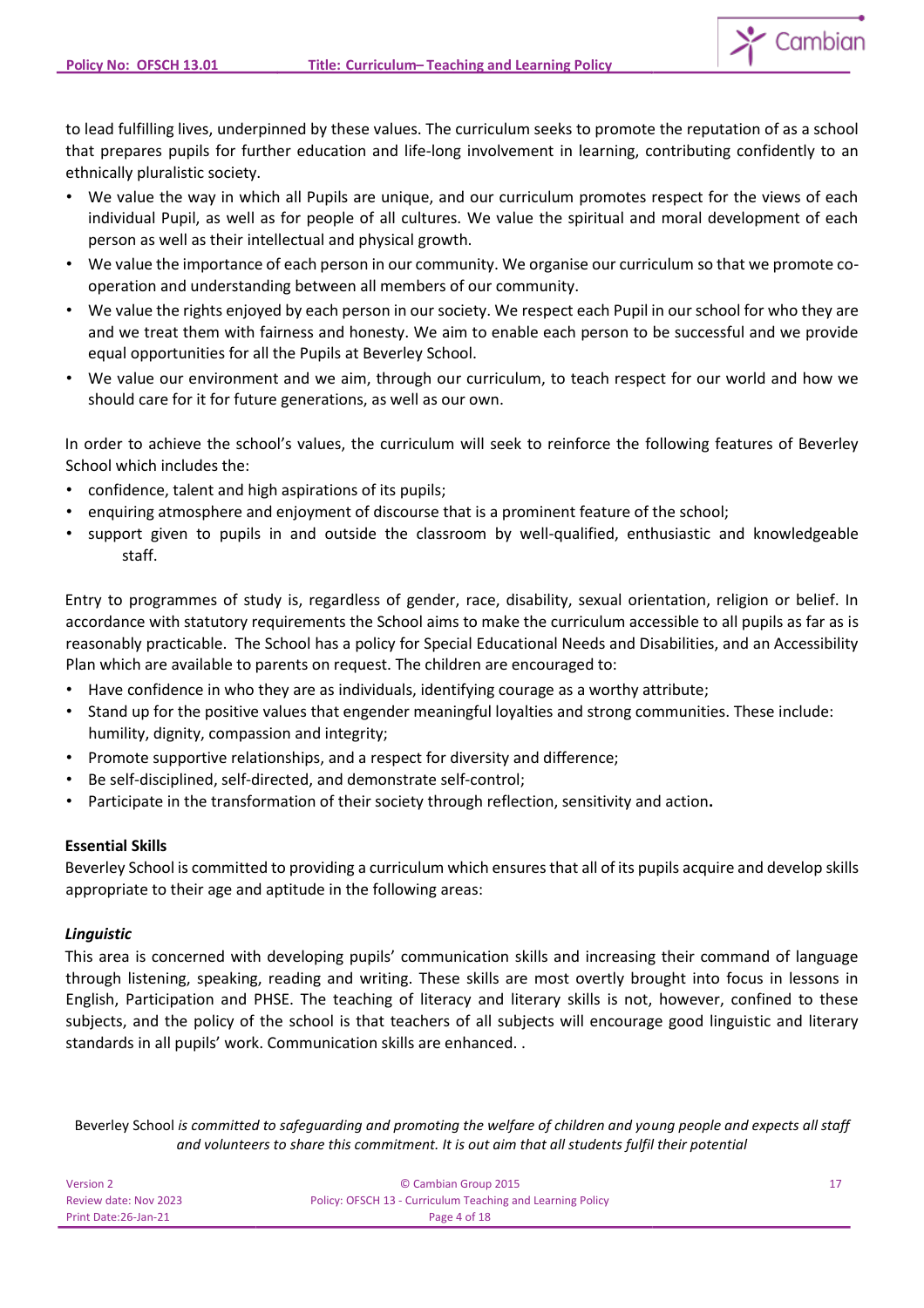

## *Mathematical*

This area helps pupils to make calculations, to understand and appreciate relationships and patterns in number and space and to develop their capacity to think logically and express themselves clearly. Their knowledge and understanding of mathematics should be developed in a variety of ways, including practical activity, exploration and discussion.

### *Scientific*

This area is concerned with increasing pupils' knowledge and understanding of nature, materials and forces and with developing the skills associated with science as a process of enquiry: for example, observing, forming hypotheses, conducting experiments and recording their findings.

## *Technological* (including Art and Design, ICT and Food Technology)

These skills can include information and communication technology (ICT); developing, planning and communicating ideas; working with tools, equipment, materials and components to produce good quality products; and evaluating processes and products.

### *Human and social* (including Geography, History and Religious Studies)

This area is concerned with people and with their environment, and how human action, now and in the past, has influenced events and conditions. In most schools, the subjects of history and geography make a strong contribution to this area. In our school our topic based Personal, Social and Health and Economic (PSHE) education alongside our knowledge and understanding of the world makes a strong contribution to this area.

#### *Physical*

*This* area aims to develop the pupils' physical control and co-ordination as well as their tactical skills and imaginative responses, and to help them to evaluate and improve their performance. Pupils should also acquire knowledge and understanding of the basic principles of fitness and health.

#### *Aesthetic and creative*

This area is concerned with the processes of making, composing and inventing. There are aesthetic and creative aspects of all subjects, but some make a particularly strong contribution, including art and the study of literature, because they call for personal, imaginative, and often practical, responses.

#### **Sex and relationships education**

The School provides Sex and Relationships education in the basic curriculum. Pupils are encouraged and guided by moral principles and taught to recognise the value of family life. The syllabus for the School's Sex and Relationships Education is available to parents/guardian/carers. It forms a key part of the Personal, Social and

Health Education (PSHE) course and has regard for the government's guidance in *Sex and Relationship Education Guidance (0116/2000).* In accordance with the law the biological aspects of human reproduction remain compulsory for all pupils, but parents/guardian/carers may withdraw their pupils from any other part of the sex education provided without giving reasons.

| Version 2             | © Cambian Group 2015                                       |  |
|-----------------------|------------------------------------------------------------|--|
| Review date: Nov 2023 | Policy: OFSCH 13 - Curriculum Teaching and Learning Policy |  |
| Print Date:26-Jan-21  | Page 5 of 18                                               |  |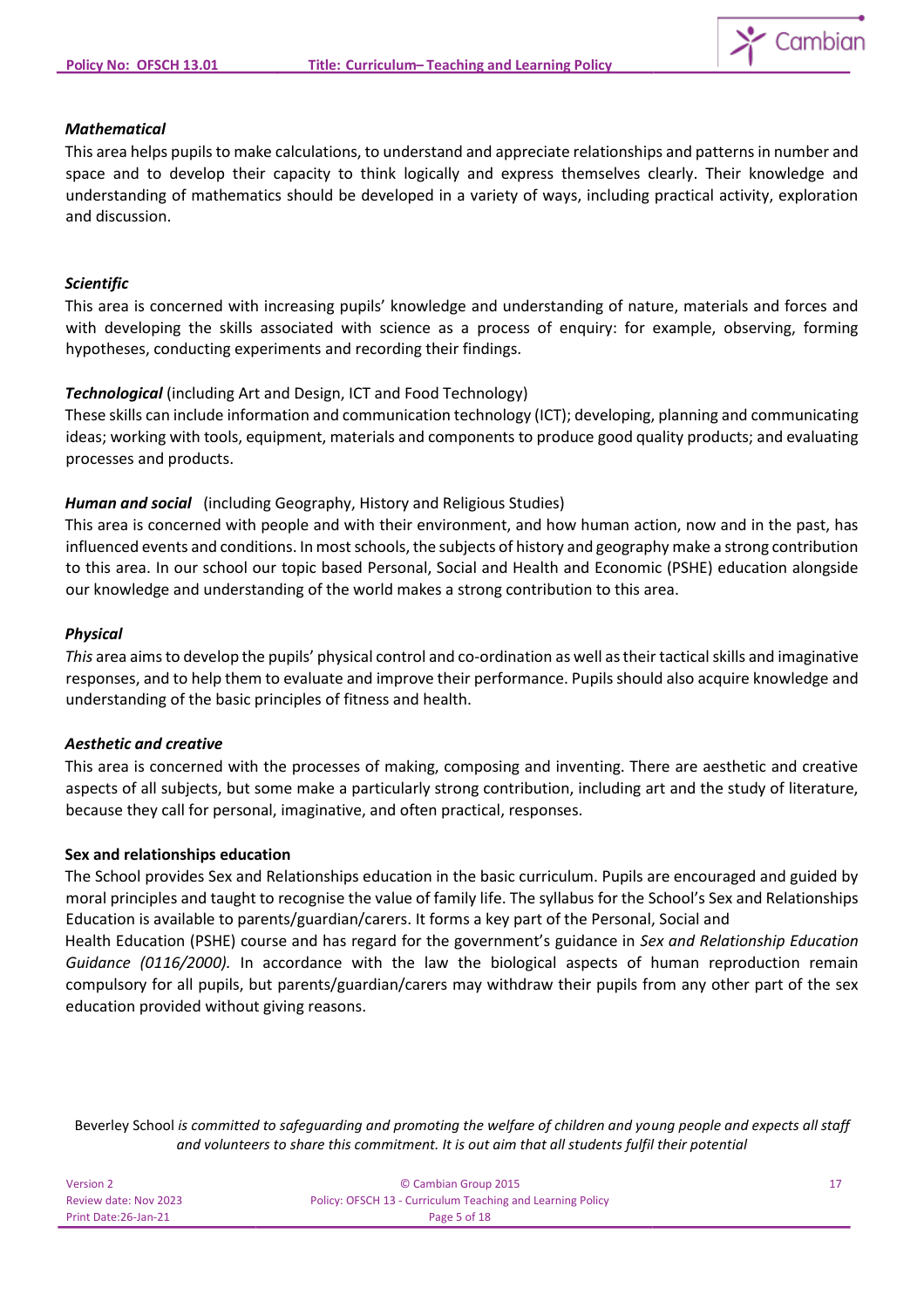

### **Political education**

The promotion of partisan political views in the teaching of any subject in the School is forbidden by law. Political issues are introduced in a number of courses and are presented in a balanced manner.

#### **Religious education**

Religious Education is incorporated into Humanities lessons available to all pupils. Other religions are also taught, so pupils have a broader understanding of the diverse world that they are living in.

#### **PE and games**

All Pupils are expected to take part in the school's Physical Education and Games programme. Pupils can only be excused from PE and Games lessons for medical reasons, for which a note from a parent will suffice, or other reasons agreed with the school.

## **Spiritual, Moral, Social and Cultural Development (SMSC)**

This policy statement and the declared values of the school are enhanced by the linked qualities of Spiritual, Moral, Social and Cultural Development. Beverley School is a non-denominational school where pupils of all faiths and belief systems are encouraged to strive for academic excellence and a spirit of open and shared enquiry, whilst developing their individual potential and qualities of character so they can make a positive contribution to the world. This SMSC policy links and strengthens other policies so that the ideals of the school's ethos and mission statement become a reality for its Pupils. Whilst SMSC is integral to all aspects of our curriculum, PSHE and religious education make a strong contribution. Pupils are led towards distinguishing right from wrong, to respect the law and towards acting consistently with their beliefs and with a view to the consequences of their own and others' actions. We actively promote fundamental British Values of democracy, the rule of law, individual liberty and mutual respect and tolerance of those with different faiths and beliefs. Our school:

- Leads pupils towards becoming confident and positive contributors to their community and effective users of its services and facilities according to their maturity;
- Enables pupils to gain insights into the origins and practices of their own cultures and into those of the wider community;
- Takes steps to ensure that the pupils appreciate racial and cultural diversity and avoid and resist racism, and
- Ensure that pupils are able to understand and respond to risk, for example risks associated with extremism, new technology, substance misuse, knives and gangs, personal relationships and personal safety.
- Enable pupils to develop their self-knowledge, self-esteem and self-confidence;
- Encourage pupils to accept responsibility for their behaviour, show initiative and understand how they can contribute to community life;
- Provide pupils with a broad general knowledge of public institutions and services in England;
- Assist pupils to acquire an appreciation of and respect for their own and other cultures in a way that promotes tolerance and harmony between different cultural traditions;
- Encourage pupils to respect the fundamental British values of democracy, the rule of law, individual liberty and mutual respect and tolerance of those with different faiths and beliefs and
- Precludes the promotion of partisan political views in the teaching of any subject in the school.

We also take such steps as are reasonably practicable to ensure that political issues are brought to attention of pupils-

• While they are in attendance at the school;

| Version 2             | © Cambian Group 2015                                       |  |
|-----------------------|------------------------------------------------------------|--|
| Review date: Nov 2023 | Policy: OFSCH 13 - Curriculum Teaching and Learning Policy |  |
| Print Date: 26-Jan-21 | Page 6 of 18                                               |  |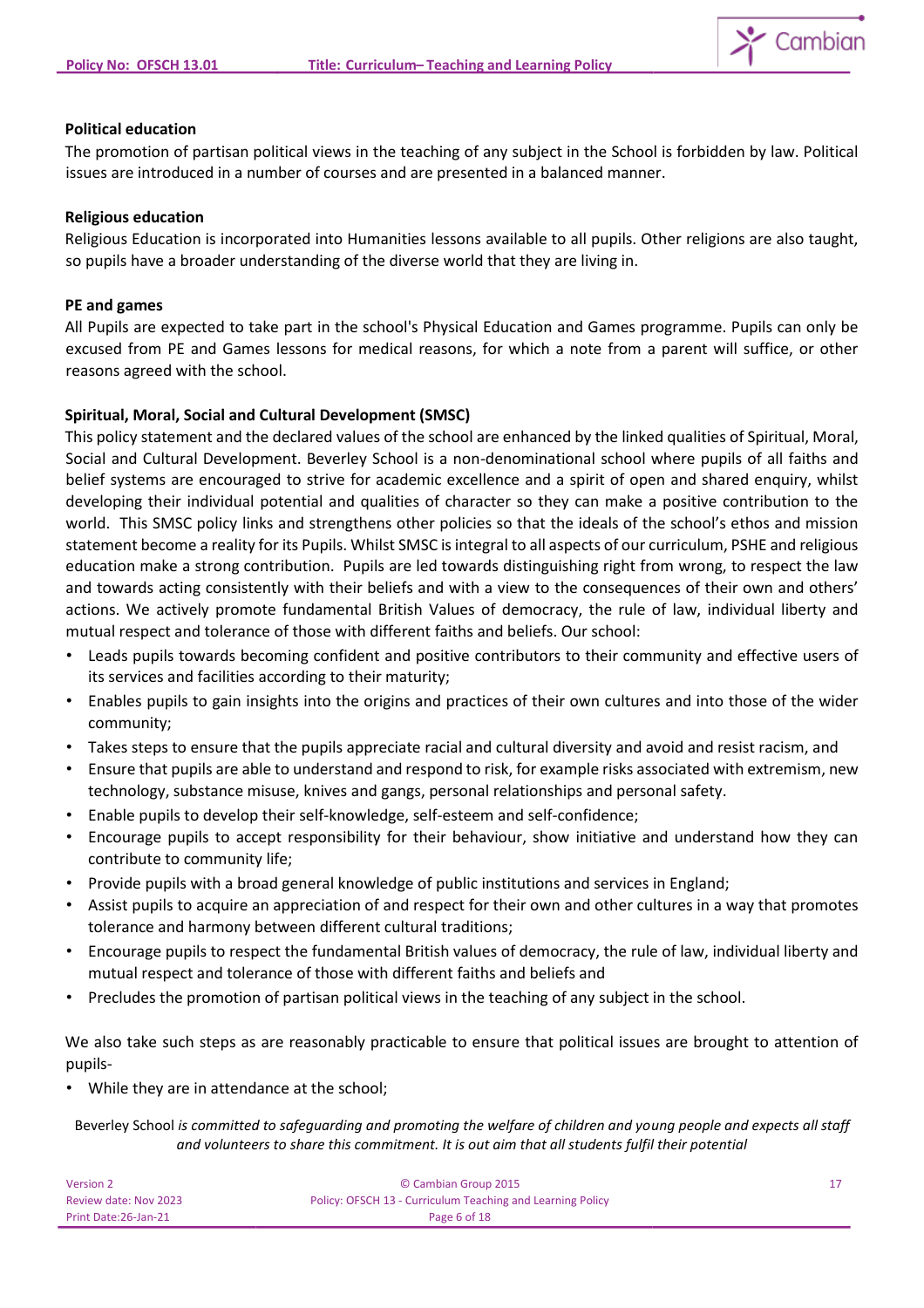- While they are taking part an extra-curricular activities which are provided or organized by or on behalf of the school; or
- In the promotion at the school, including through the distribution of promotional material, of extra-curricular activities taking place at the school or elsewhere;
- Being offered a balanced presentation of opposing views.

Therefore the understanding and knowledge expected of the pupils in Beverley School as an outcome of our positive approach to SMSC includes

- *An understanding of how citizens can influence decision-making through the democratic process;*
- *An appreciation that living under the rule of law protects individual citizens and is essential for their well-being and safety;*
- *An understanding that there is a separation of power between the executive and the judiciary, and that while some public bodies such as the police and the army can be held to account through Parliament, others such as the courts maintain independence;*
- *An understanding that the freedom to hold other faiths and beliefs is protected in law;*
- *An acceptance that people having different faiths or beliefs to oneself (or having none) should be accepted and tolerated, and should not be the cause of prejudicial or discriminatory behaviour;*
- *An understanding of the importance of identifying and combatting discrimination.*

## **Personal, Social and Health Education (PSHE)**

Beverley School is committed to providing a comprehensive programme of PSHE education for all pupils, which is appropriate to their age and needs. Responsibility for developing and implementing this programme rests with the Headteacher. Each child's PSHE education and Citizenship education informs all aspects of the school day. The form this takes ranges from the way we treat each other to planning food technology lessons based on individual's cultural heritage. We have a cross-curricular approach to PSHE education and its associated objectives may be addressed in such areas as Participation, Science, Assemblies or other curriculum areas. Our structured play sessions are specifically tailored to the needs of the group, from working with a child coping with parallel play to facilitating turn taking and initiation. We 'help pupils achieve more' by ensuring that all pupils are given the opportunity to be healthy, stay safe, enjoy and achieve, make a positive contribution and achieve economic wellbeing.

We provide positive experiences through planned and coherent opportunities in the curriculum, extra-curricular activities and through interactions with teachers and other adults for our pupils. Our range of artistic, sporting and other cultural opportunities is available to pupils through the curricular programme, and their participation in these opportunities. We plan our, personal, social and health education and citizenship through assemblies and curricular areas to help our pupils acquire values and skills to enable them to develop independence and choose their path in life. Beverley School seeks to:

- Develop an ethos and environment which encourages a healthy lifestyle for pupils;
- use the full capacity and flexibility of the curriculum to help pupils to achieve safe and healthy lifestyles;
- Provide high quality Physical Education, with specialised teachers, and sport to promote physical activity;
- Promote an understanding of the full range of issues and behaviours which impact upon a lifelong health and well-being.

We aim for our pupils to understand and appreciate the range of different cultures and faiths in modern democratic Britain. We use our schemes of work and other plans which enable pupils to develop an understanding of public

| Version 2             | C Cambian Group 2015                                       |  |
|-----------------------|------------------------------------------------------------|--|
| Review date: Nov 2023 | Policy: OFSCH 13 - Curriculum Teaching and Learning Policy |  |
| Print Date: 26-Jan-21 | Page 7 of 18                                               |  |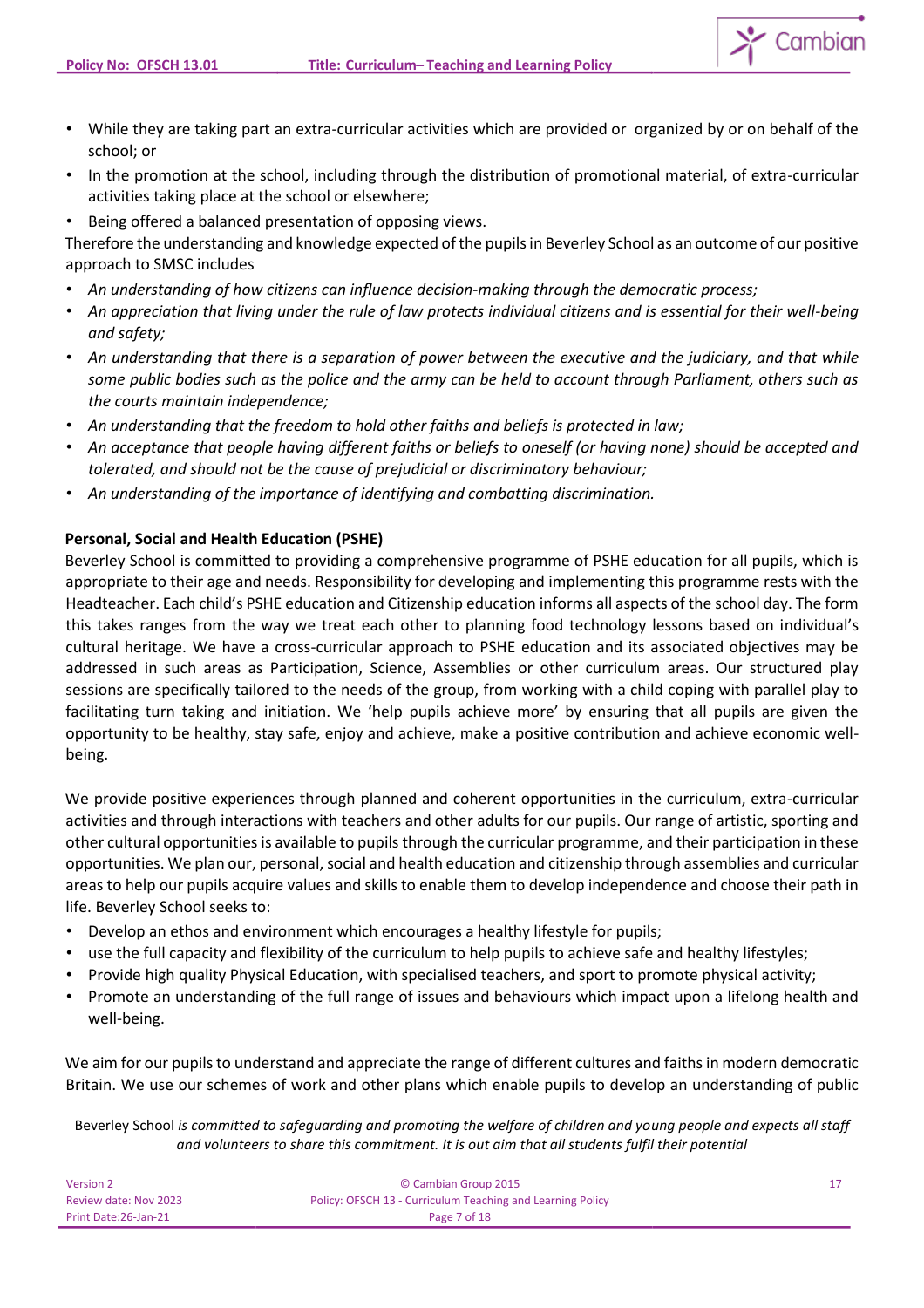

services and institutions and to take their place in modern democratic British society. We provide a range of quality opportunities for pupils to take on responsibility in school and make a positive contribution to the school, local and wider communities.

### **Transition Support**

We carefully manage the transition of our pupils throughout the school and also in preparing pupils for further education. Our staff also spend time towards the end of the current academic year working with their new prospective class for the year ahead. This allows pupils to familiarise themselves with their new teacher in readiness for the next year group. We are especially careful in ensuring that transitions for children with SEND are fully prepared at each stage both internally and externally.

## **Preparation for the future**

Beverley School provides an appropriate curriculum for preparing pupils for further higher education, career choices and adult life. We aim to provide pupils with insights into the world of work, the range of career opportunities available to them, entry routes and what further training and education they can and/or need to access. It arranges work experience and advice is given concerning further and higher education.

## **Standards of attainment**

We carry out data analysis each year and use the data provided to find out how well pupils in our school are achieving, compared with pupils in similar schools. We analyse the statistics to help answer the following questions:

- Do pupils perform better in some subjects than others?
- Are there significant differences between boys' and girls' performances?
- How well are the more able pupils doing, and do enough pupils achieve the higher levels?
- Can we identify any groups of pupils who may be underperforming?
- Can we identify any groups of pupils who are gifted and talented?  $\Box$  Can we compare expectations and estimates with final results.

## **The Curriculum, Academic Excellence and Public Examinations**

Whilst accepting the need to prepare its pupils for public examinations and further and higher education, Beverley School will strive to ensure that the pursuit of these goals is consistent with achieving the other goals set out in this policy.

#### **Organisation and planning**

We plan our curriculum in three phases. We agree long-term plans whose schemes of work give an annual overview of the content of the curriculum for each key stage. From these plans the teachers identify curriculum aims appropriate for the year group they teach. The overview policies and plans are updated by our curriculum coordinator following liaison with all teaching staff. They indicate what topics are to be taught in each term and to which groups of pupils. This long-term plan is reviewed on an annual basis. In our medium-term plans, we give clear guidance on the objectives and teaching strategies that are used when teaching each topic. Our short-term plans are written by our teachers on a weekly or daily basis. They are used to set out the learning objectives for each session and to identify the resources and activities required for the lesson. When teaching we focus on motivating the pupils and building on their skills, knowledge and understanding of the curriculum, so that they reach the highest level of personal achievement. We use the school curriculum plan to guide our teaching. This sets out the aims, objectives and values of the school and details what is to be taught to each year group. These are reviewed annually and may be subject to change.

| Version 2             | C Cambian Group 2015                                       |  |
|-----------------------|------------------------------------------------------------|--|
| Review date: Nov 2023 | Policy: OFSCH 13 - Curriculum Teaching and Learning Policy |  |
| Print Date:26-Jan-21  | Page 8 of 18                                               |  |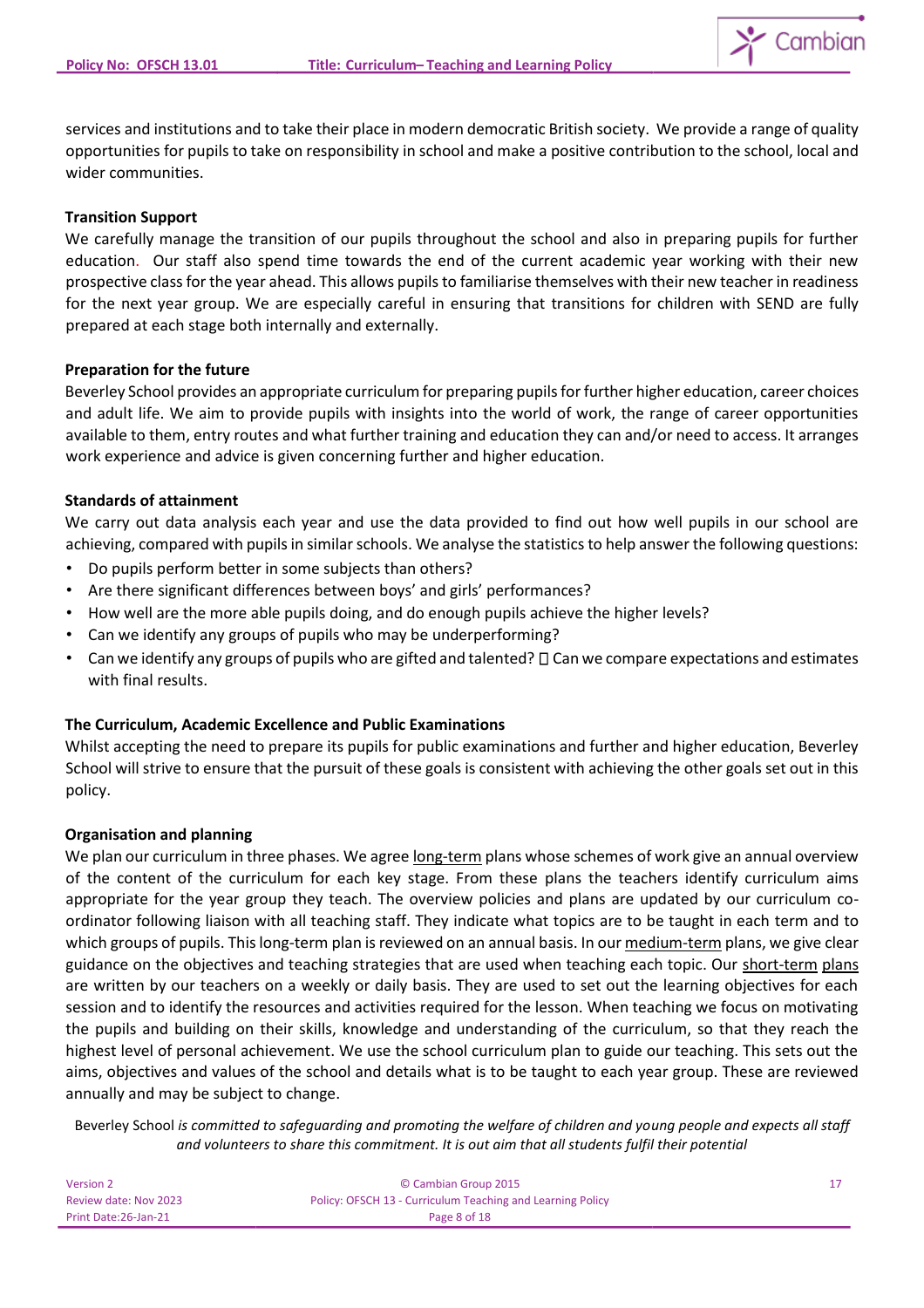We base our teaching on our knowledge of the pupils' level of attainment. Teachers make on-going assessments of each pupil's progress, and they use this information when planning their lessons. It enables them to take into account the abilities of all their pupils. Our prime focus is to develop further the knowledge and skills of the pupils. We strive to ensure that all tasks set are appropriate to each pupil's level of ability. When planning work for pupils with special educational needs we give due regard to information and targets contained in the pupils' Personalised Learning Plans (PLP) Teachers modify teaching and learning as appropriate for pupils with disabilities. We value each child as a unique individual, and teachers are familiar with the relevant equal opportunities legislation covering race, gender and disability. We strive to meet the needs of all our pupils, and to ensure that we meet all statutory requirements related to matters of inclusion. We have high expectations of our pupils, and we believe that their work here at Beverley School is of the highest possible standard they can achieve.

## **Disapplication**

In accordance with the law the School has the right to respond to individual needs by modifying the curriculum programmes. Decisions will only be made after discussion with the parents/guardian/carers and will allow a pupil:

- To participate in extended work-related learning
- With individual strengths to emphasise a particular curriculum area
- Making significantly less progress than other pupils of his/her age to consolidate his/her learning and progress across the curriculum.

The curriculum underpins the fundamental aims of the School. The curriculum must be seen as the major component of a pupil's education which, together with the pastoral care and the extra-curricular activities offered, help pupils to develop a wide range of key and transferable skills so that they leave the school equipped to become a valuable member of society. Our planned curriculum activities are organised in order to promote learning and personal growth and development. We aim to provide a challenging and stimulating curriculum which encourages an enthusiasm for learning, intellectual curiosity, creativity, personal growth and development. Fundamental to the ethos of Beverley School our determination to provide an active learning environment for limitless minds. The school places great importance firstly on the individual development of each pupil, secondly, on the acquisition of the skills of research, evaluation and judgement required for independent study; thirdly, on the development of individual enthusiasms, both curricular and co-curricular; and fourthly on its pupils' development of qualities such as leadership, initiative and creativity.

The teaching at Beverley School is committed to inspiring, motivating and enriching the learning opportunities of its Pupils in terms of both curricular and co-curricular delivery. Teaching styles are adapted to meet the varying needs of our Pupils. Our Schemes of work are designed to bring the curriculum to life and are interpreted creatively by teachers to inspire and challenge Pupils. To this end the aim of Beverley School is to provide a broadly based academic curriculum that will be delivered within the context of the school's aims and mission. The curriculum underpins the fundamental aims of Beverley School. The school encourages its pupils to develop intellectual independence and an enduring love of learning for its own sake, equipping them for the challenges of a rapidly changing world. The programmes of study at the School are inclusive of the National Curriculum. They include not only the full range of academic subjects but also a wide variety of physical and creative experiences. Pupils benefit from opportunities to exercise initiative, develop team-working skills, and participate in visits beyond the classroom. The curriculum not only supports pupils' academic progress but also fosters in them awareness and understanding of a range of spiritual, moral, cultural and social issues. In this way, it promotes their development into compassionate, empathetic and confident individuals.

| Version 2             | © Cambian Group 2015                                       |  |
|-----------------------|------------------------------------------------------------|--|
| Review date: Nov 2023 | Policy: OFSCH 13 - Curriculum Teaching and Learning Policy |  |
| Print Date: 26-Jan-21 | Page 9 of 18                                               |  |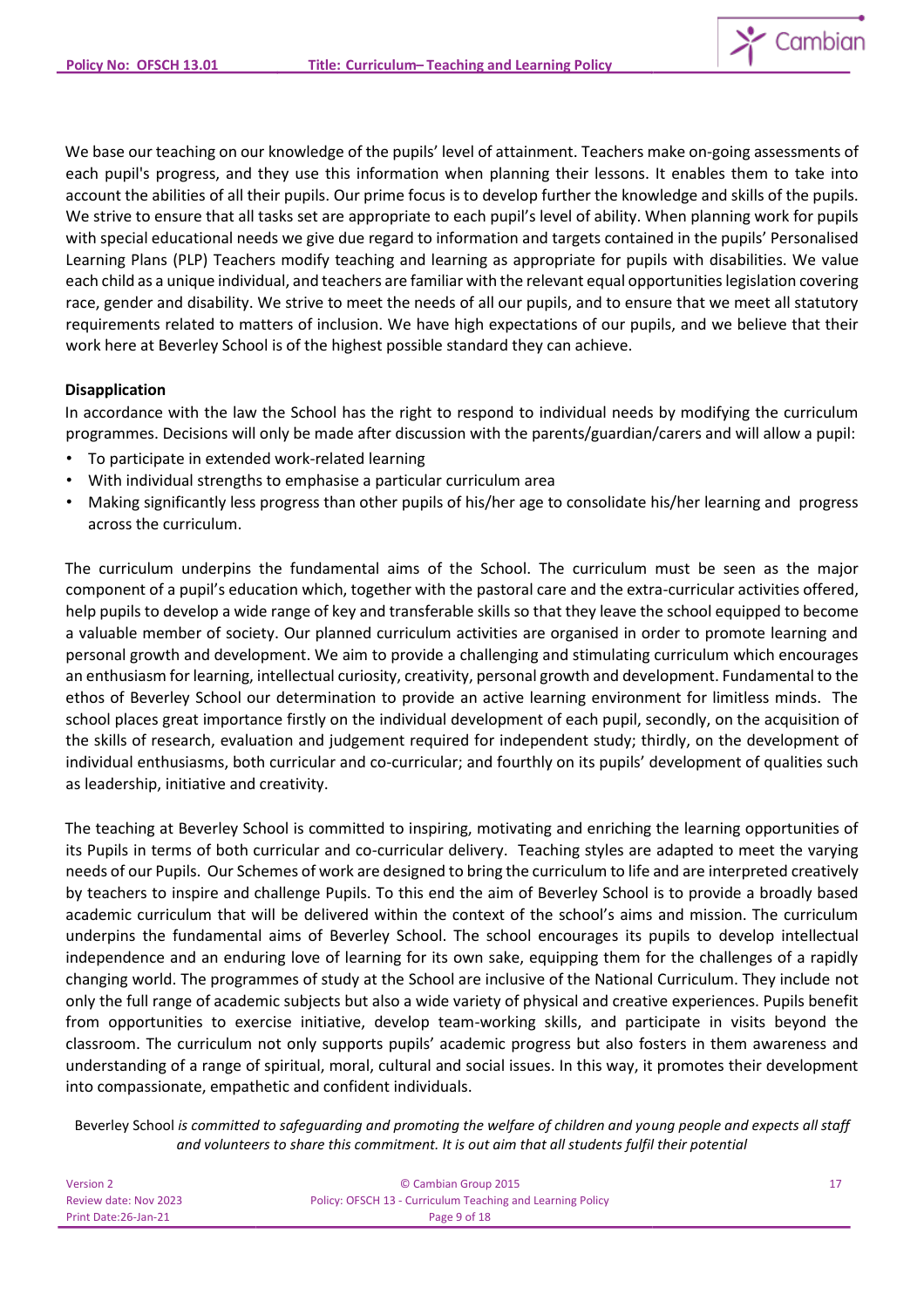

#### **Effective Ethos and Classroom Environment**

Beverley School provides an academically challenging environment which is vibrant, happy, creative and stimulating. Our teachers have high expectations but equally foster a nurturing environment in order to promote pupils' academic growth and to provide the support they need in order to make excellent progress in their studies. We believe that a purposeful and structured learning environment is essential in promoting high standards. A positive caring environment and culture will promote positive self-esteem and confidence. Organised resources, displays of children's work, stimulating materials and bright, colourful, language enriched displays all help to provide the Optimal Learning Environment. We try to ensure that all tasks and activities that the children perform are safe. When we plan to take children out of school, we follow Department for Education (DfE) and Health and Safety (HSE) advice. We issue a 'one off' consent form for parents/guardian/carers to sign when a child enrols at school and an additional consent form for residential and adventure activities. We provide details of proposed outings for parents/guardian/carers' information

Our school is an attractive learning environment. We ensure that all Pupils have the opportunity to display their best work at some time during the year. We believe that a stimulating environment sets the climate for learning, and an exciting classroom promotes independent use of resources and high-quality work by the Pupils. All our teachers reflect on their strengths and weaknesses and plan their professional development needs accordingly. We do all we can to support our teachers in developing their skills, so that they can continually improve their practice. We conduct all our teaching in an atmosphere of trust and respect for all.

Each of our teachers makes a special effort to establish good working relationships with all pupils in the class. We treat the pupils with kindness and respect. We recognise that they are all individuals with different needs, but we treat them fairly and give them equal opportunity to take part in class activities. All our teachers follow the school policy with regard to discipline and classroom management. We set and agree with pupils the class code of conduct. We expect all pupils to comply with these rules that we jointly devise to promote the best learning opportunities for all. We praise pupils for their efforts and, by so doing, we help to build positive attitudes towards the school and learning in general. We insist on good order and behaviour at all times. When pupils misbehave we follow the guidelines for sanctions as outlined in our school behaviour policy.

We aim to provide a learning environment which is challenging and stimulating, peaceful and calm, happy and caring, organised and well resourced, makes learnings accessible, encouraging and appreciative, welcoming, enabling equal access and inclusion and providing a professional working atmosphere**.** The role of the Headteacher, Ann Marie Edwards, is to provide strategic leadership and direction, support and offer advice to colleagues and monitor Pupil progress in specific subject areas or activities.

## **The curriculum and members of teaching staff**

Teachers ensure that an appropriate level and standard of homework is regularly set and marked so that learning outcomes may be consolidated and the needs of individual Pupils identified and met. We appreciate that people learn best in different ways. At our school we provide a rich and varied learning environment that allows Pupils to develop their skills and abilities to their full potential. **'**Pupils learn and flourish when they are healthy, protected from harm and authentically engaged and stimulated*.*'

Through our teaching we aim to:

• enable Pupils to become confident, resourceful, enquiring and independent learners;

| Version 2             | © Cambian Group 2015                                       |  |
|-----------------------|------------------------------------------------------------|--|
| Review date: Nov 2023 | Policy: OFSCH 13 - Curriculum Teaching and Learning Policy |  |
| Print Date:26-Jan-21  | Page 10 of 18                                              |  |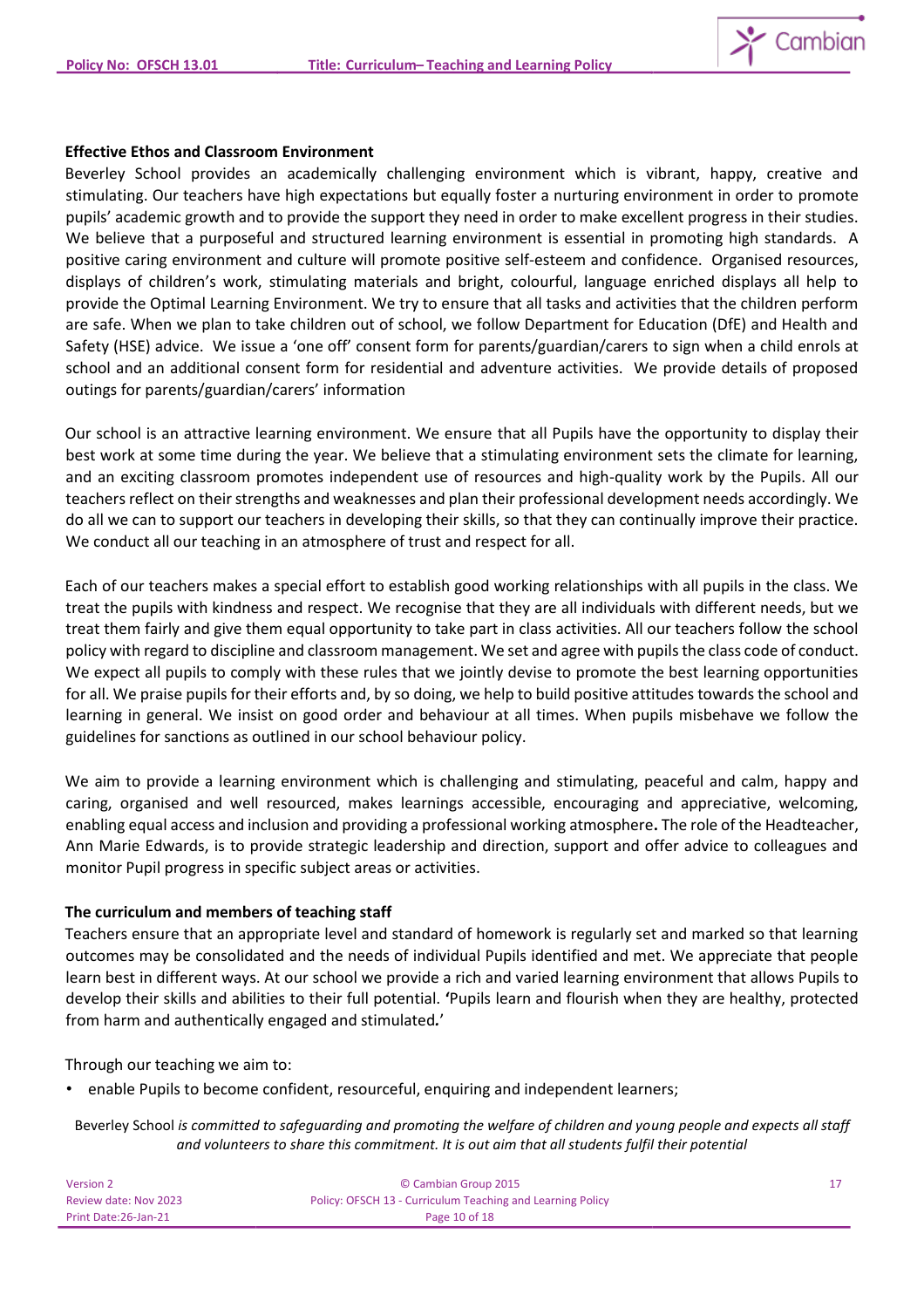

- foster Pupils' self-esteem and help them build positive relationships with other people;
- develop Pupils' self-respect and encourage Pupils to respect the ideas, attitudes, values and feelings of others;  $\Box$  show respect for all cultures and, in so doing, to promote positive attitudes towards other people;  $\Box$  cater for the needs of individual Pupils;
- personalise learning;
- enable Pupils to understand their community and help them feel valued as part of this community;
- help Pupils grow into reliable, independent and positive citizens;
- Enable achievement and provide challenge appropriate to the ability, interests and needs of each Pupil; **Auditing our Curriculum, Teaching and Learning:**

We ask ourselves the following questions when auditing our current performance:

# How well are we doing?

- How do we compare with similar schools?
- What more should we aim to achieve?
- What must we do to make it happen?
- Self-evaluation and development is a critical part of the schools managerial role and teachers, care staff and managers will input into the development as well as pupils own feedback.

In Beverley School the most important role of teaching is to promote learning in order to raise pupils' achievement. For us, teaching includes lesson planning, the implementation of plans, as well as marking, assessment and feedback. It also includes support and intervention strategies. In assessing the quality of the teaching in our school we take account of the evidence of pupils' learning, achievements and progress over time. When evaluating the quality of teaching in our school, we consider how successful the teaching is in promoting the learning, progress and personal development for every pupil by:

- Extending the previous knowledge, skills and understanding of all pupils in a range of lessons and activities over time;
- Enabling pupils to develop skills in reading, writing, communication and mathematics;
- Enthusing, engaging and motivating pupils to learn;
- using assessment and feedback to support learning and to help pupils know how to improve their work;
- Differentiating teaching, by setting suitably challenging activities and providing support for pupils of different abilities, including the most able and disabled pupils and those who have special educational needs, so that they can all learn well and make progress;
- Enabling pupils to apply intellectual, physical or creative efforts and develop the skills to learn for themselves and setting high expectations;
- Setting appropriate homework;
- Using well-judged and effective teaching methods, deploying appropriate resources, managing class time and drawing on good subject knowledge and expertise to encourage pupils to make good progress;  $\Box$  Managing instances of poor or disruptive behaviour.

Behaviour that undermines the happy environment that is such a hallmark of Beverley School life, such as bullying, insensitivity, discrimination, bad language or acts of intolerance, will not be accepted When evaluating the quality of the curriculum, we consider:

- The impact of the curriculum on pupils' academic and personal development and in preparing them for th
- Opportunities, choices, responsibilities and experiences of adult life;
- The contribution of the curriculum to the school's particular ethos and aims and the impact on pupils' academic and personal development and well-being;

| Version 2             | © Cambian Group 2015                                       |  |
|-----------------------|------------------------------------------------------------|--|
| Review date: Nov 2023 | Policy: OFSCH 13 - Curriculum Teaching and Learning Policy |  |
| Print Date: 26-Jan-21 | Page 11 of 18                                              |  |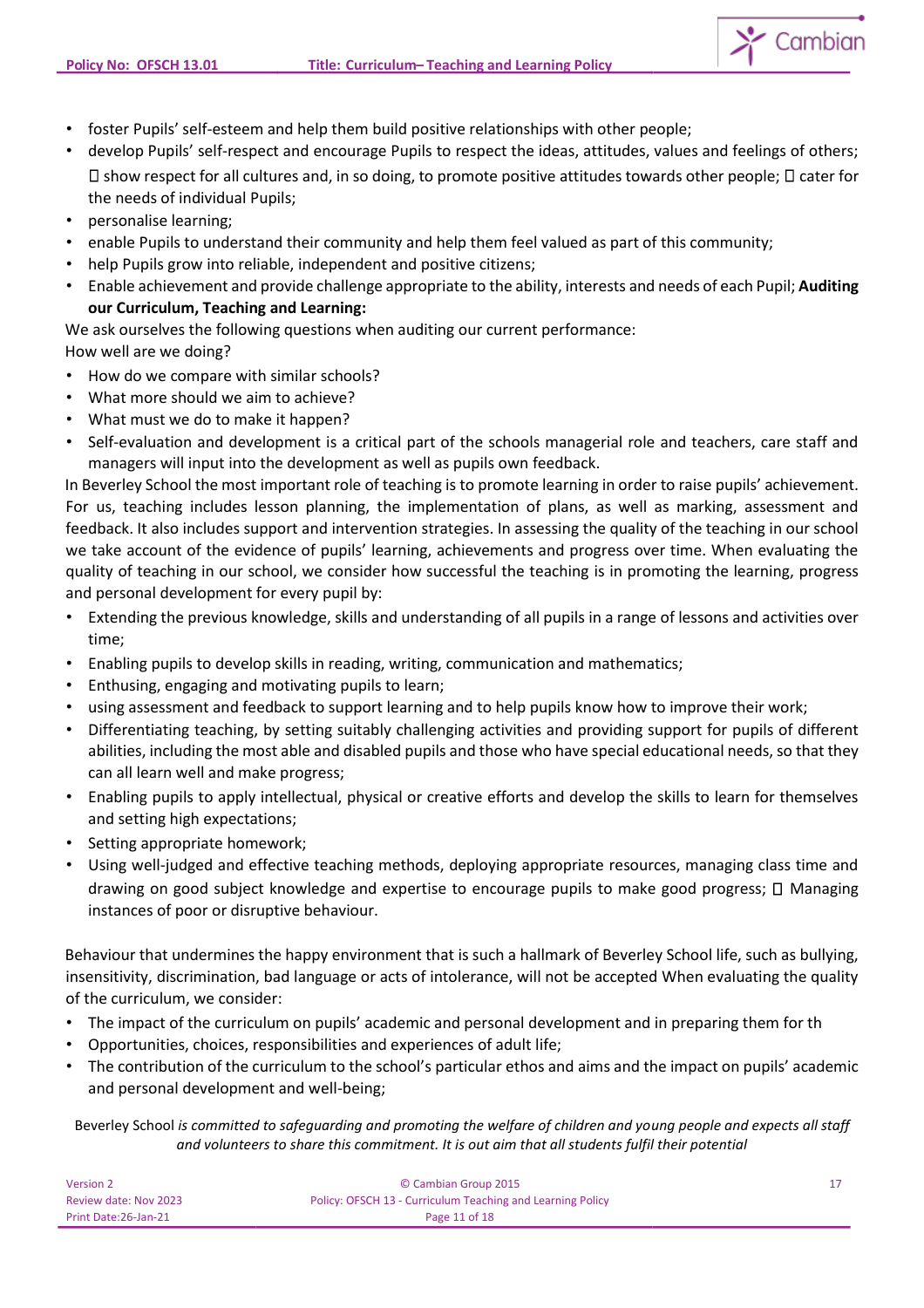- How well curriculum planning is supported by appropriate schemes of work, builds systematically upon pupils' prior experience and plans for progression and
- The extent to which the curriculum is enriched by extra-curricular opportunities and through collaboration with other schools and organisations, including, for example, to provide appropriate careers guidance for our senior pupils and the views of our pupils, parents/guardian/carers and staff.

We design our curriculum to ensure that it is broad, well balanced and covers all the required areas of learning. We modify our curriculum and teaching to meet the needs of individuals and groups of pupils including our gifted and talented and disabled pupils or those with a special educational need. When evaluating the quality of the curriculum, we consider:

- The impact of the curriculum on pupils' academic and personal development and in preparing them for the opportunities, choices, responsibilities and experiences of adult life;
- The contribution of the curriculum to the school's particular ethos and aims and the impact on pupils' academic and personal development and well-being;
- How well curriculum planning is supported by appropriate schemes of work, builds systematically upon pupils' prior experience and plans for progression;
- The extent to which the curriculum is enriched by extra-curricular opportunities and through collaboration with other schools and organisations, including, for example, to provide appropriate careers guidance for our senior pupils and
- The views of our pupils, parents/guardian/carers and staff.

# **Effective Teaching - Expectations of Staff**

Staff are expected to actively promote the curriculum aims by:

- Having high expectation of pupils.
- Employing a variety of learning and teaching methods.
- Ensuring that pupils are enabled to access the curriculum and given opportunities to be successful.
- Delivering lessons which build upon previous experience, providing continuity and progression.
- Providing learning opportunities which offer depth and challenge and motivate and inspire children.
- Involving children in the process of learning, by discussing work, giving regular formative feedback through discussion, assessment and marking, negotiating targets and encouraging children to evaluate their personal achievements.
- Developing pupils' skills to become independent learners.
- Encouraging, reward and value achievement and effort, both formally and informally, through praise in the learning environment.
- Working in partnership with children, staff and parents/guardian/carers to achieve shared goals.
- Keeping parents/guardian/ carers regularly and fully informed about the progress and achievements of their children through reports and parents evenings.

The Headteacher carries out book appraisals, whereby books are checked for consistency of marking and being up to date. Planning appraisals are carried out by Headteacher who checks planning is up to date and evaluated. All teachers are observed working with classes once or twice a year, and Newly Qualified Teachers (NQTs) are observed each half term. The criteria that we use have been agreed by all teachers, and are part of our teaching and learning policy. The teacher and the observer follow the observation with a discussion. The observer notes the strengths

| Version 2             | © Cambian Group 2015                                       |  |
|-----------------------|------------------------------------------------------------|--|
| Review date: Nov 2023 | Policy: OFSCH 13 - Curriculum Teaching and Learning Policy |  |
| Print Date: 26-Jan-21 | Page 12 of 18                                              |  |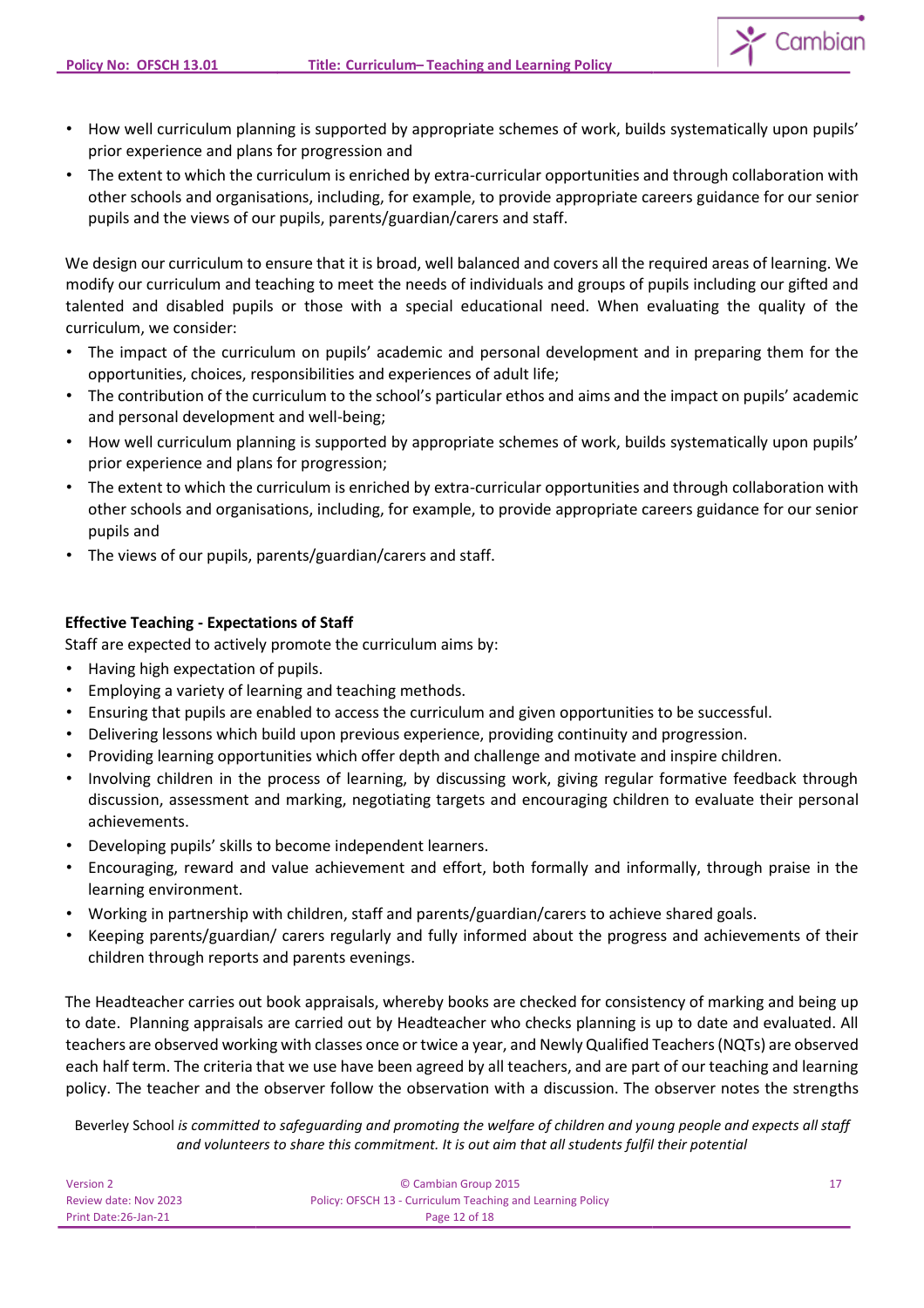and areas for development, and gives a copy of this information to the teacher. The Headteacher uses the information gained from this monitoring process to help identify common development points which can be addressed in the school's training programme for continuing professional development.

Direct observation **must** be supplemented by a range of other evidence to enable inspectors to evaluate the impact that teaching has had on pupils' learning. Such additional evidence should include:

- Observing some lessons jointly with senior staff before discussing them also with the teacher who has been observed;
- Discussing with pupils the work they have done and their experience of teaching and learning over longer periods;
- Discussing teaching and learning with staff;
- Taking account of the views of pupils, parents/guardian/carers and carer staff and placing authorities, where appropriate;
- Taking account of the school's own evaluations of the quality of teaching and its impact on learning and  $\Box$ Scrutinising the standard of pupils' work, noting:
- How well and frequently marking and assessment are used to help pupils to improve their learning  $\Box$  The level of challenge provided.

## **Effective learning**

We acknowledge that people learn in many different ways, and respond best to different types of input (visual, auditory and kinaesthetic); we must therefore deliver teaching in different ways to address the needs of all our learners. Our Schemes of work are designed to bring the curriculum to life and are interpreted creatively by teachers to inspire and challenge pupils. We ensure the best possible environment for learning by developing a positive atmosphere in which Pupils feel safe and feel they belong, in which they enjoy being challenged, but in which they enjoy learning, and know that they will succeed (because they know the challenge will have been set at the right level). We provide small class sizes which ensure that each pupil's individual strengths, talents and aptitudes are nurtured and developed. All teaching is structured to maximise learning opportunities and lessons are planned in accordance with the following principles:

- The teaching should build on previous learning ;
- The teacher should explain the learning objectives, and why the lesson is important;
- It should allow pupils to see the links within learning;
- The lesson should be presented in a range of styles;
- It should allow opportunities for the Pupils to build up their own understanding through various activities;
- It should allow opportunities for the Pupils to review what has been learnt;
- It should have built-in opportunities for feedback to the Pupils, celebrating success and reviewing learning strategies;
- The teaching should indicate what the next step in the learning will be.

We encourage pupils to take responsibility for their own learning, to be involved as far as possible in reviewing the way they learn, and to reflect on how they learn – what helps them learn and what makes it difficult for them to learn. Assessment and marking are an integral part of the teaching and learning process. As outlined in the Assessment and Marking Policy, informal formative assessment takes place continuously in the classroom and comprises of:

• Well understood learning objectives which are shared with the Pupils

| Version 2             | © Cambian Group 2015                                       |  |
|-----------------------|------------------------------------------------------------|--|
| Review date: Nov 2023 | Policy: OFSCH 13 - Curriculum Teaching and Learning Policy |  |
| Print Date: 26-Jan-21 | Page 13 of 18                                              |  |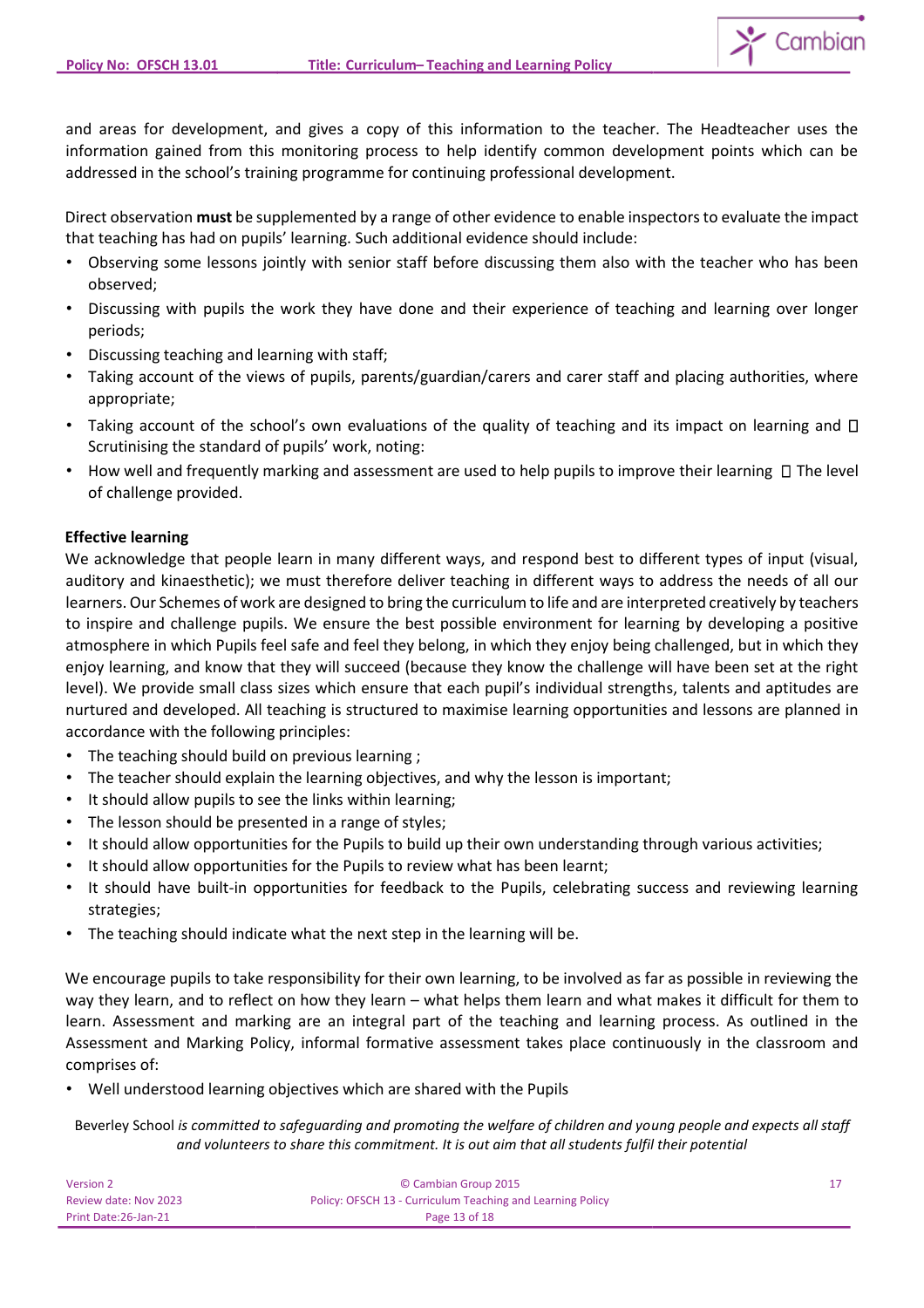

- Sharing or creating learning outcomes with the Pupils to make them partners in their learning;  $\Box$  Plenaries being used as assessment opportunities:
- Effective teacher questioning;
- Observations of learning;
- Analysing and interpreting evidence of learning to inform future planning;
- Sensitive and positive feedback to Pupils;
- Individual target setting: SMART (specific, measureable, assessable, realistic and given in time);  $\Box$  Pupils understanding how well they are doing and how they can improve.

## **Effective Planning**

The curriculum must be seen as the major component of a pupil's education that, together with the pastoral care and the co-curricular activities offered, helps pupils to develop a wide range of key and transferable skills so that they leave Beverley School equipped to become valuable members of society. Our planned curriculum activities are organised in order to promote learning and personal growth and development. We aim to provide a challenging and stimulating curriculum which encourages an enthusiasm and love for learning, intellectual curiosity, creativity, personal growth and development. When teaching we focus on motivating the Pupils and building on their skills, knowledge and understanding of the curriculum, so that they reach the highest level of personal achievement. We use the school curriculum plan to guide our teaching. This sets out the aims, objectives and values of the school and details what is to be taught to each year group. We base our teaching on our knowledge of the Pupils' level of attainment. Teachers make ongoing assessments of each Pupil's progress, and they use this information when planning their lessons. It enables them to take into account the abilities of all their Pupils. Our prime focus is to develop further the knowledge and skills of the Pupils. We strive to ensure that all tasks set are appropriate to each Pupil's level of ability.

When planning work for Pupils with special educational needs we give due regard to information and targets contained in the Pupils' Personal Learning Programmes. Teachers modify teaching and learning as appropriate for Pupils with disabilities. We value each child as a unique individual, and teachers are familiar with the relevant equal opportunities legislation covering race, gender and disability. We strive to meet the needs of all our Pupils, and to ensure that we meet all statutory requirements related to matters of inclusion. We have high expectations of our Pupils, and we believe that their work here at Beverley School is of the highest possible standard. We set academic targets for the Pupils in each academic year and we share these targets with Pupils and their parents/guardian/carers. We review the progress of each Pupil at the end of term. Our lessons have clear learning objectives. Our lesson plans contain information about the tasks to be set, the resources needed, and the way we assess the Pupils' work. We evaluate all lessons so that we can modify and improve our teaching in the future

## **Children with Additional and Special Educational Needs and Disabilities (SEND): The curriculum and the work of the Teaching and Learning personnel**

Our curriculum is designed to provide access and opportunity for all. If we think it necessary to adapt the curriculum to meet the needs of individual children, then we do so only after parents/guardian/carers have been consulted.

If a child has a special need, our school complies with all legislative and best practice requirements to meet these individual needs. If a child displays signs of having special needs, the teacher makes an assessment in consultation with the Deputy Head of this need and in most instances is able to provide resources and educational opportunities that meets the child's needs within the teaching group. If a child's need is more severe, consideration is given to

| Version 2             | © Cambian Group 2015                                       |  |
|-----------------------|------------------------------------------------------------|--|
| Review date: Nov 2023 | Policy: OFSCH 13 - Curriculum Teaching and Learning Policy |  |
| Print Date:26-Jan-21  | Page 14 of 18                                              |  |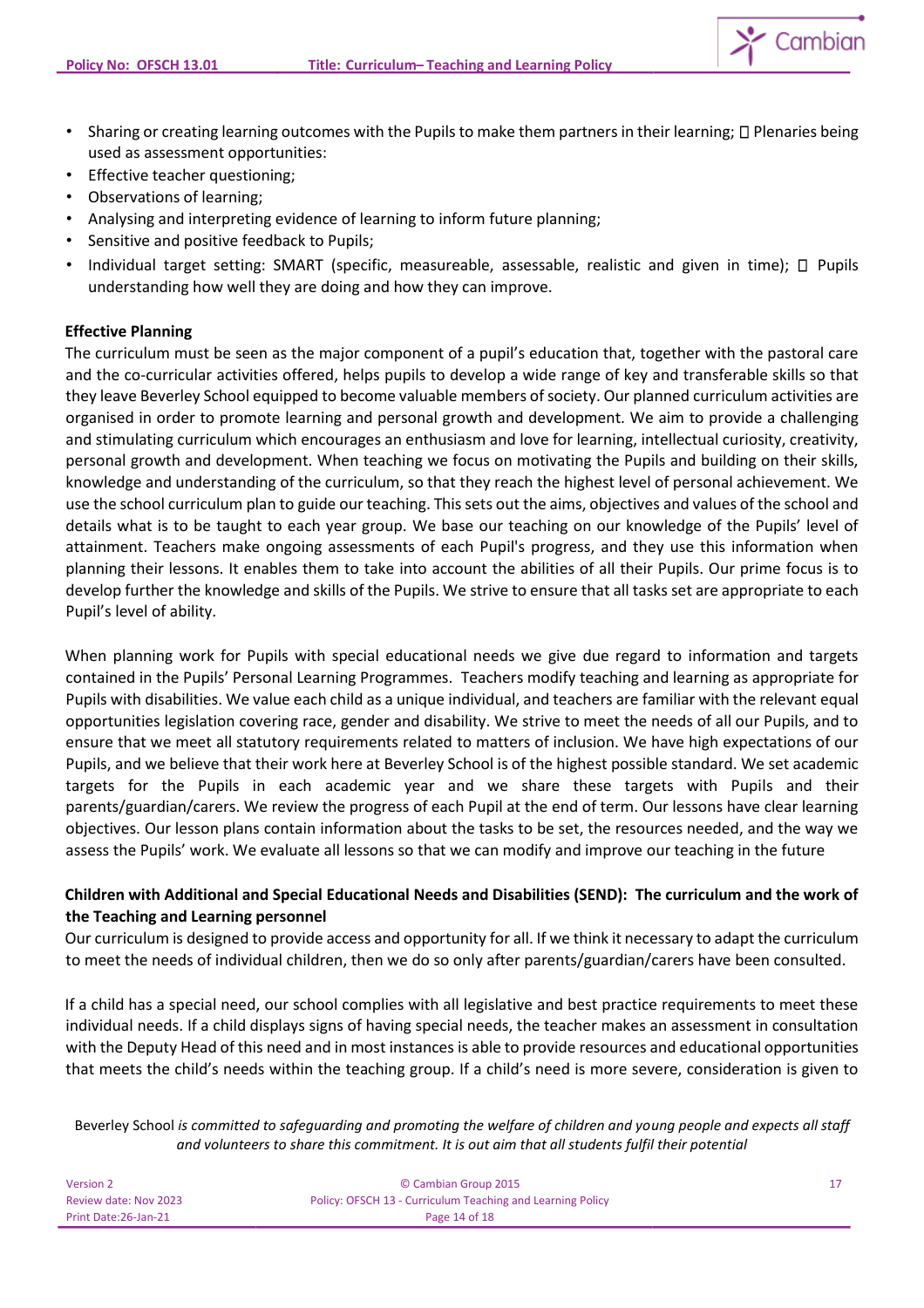involving appropriate external agencies and special support teachers. We always provide additional resources and support for children with learning difficulties and/or disabilities.

The school provides an Individual Learning Plan (ILP) for each of the children who are on the special needs register. This sets out the nature of the special need, and outlines how the school will aim to address the need. It also sets out targets for improvement, so that we can review and monitor the progress of each child at regular intervals. Where a Pupil has a statement, the SENCO liaises with the child's teachers to ensure that the education he or she receives fulfils its requirements and participates fully in the annual review.

## **Pupils with an Educational Healthcare Plan (EHCP) - please also refer to our** *Special Educational Needs and Disabilities Policy*

Should a Pupil be in receipt of an EHCP, we will provide an education that meets their needs as specified by their EHCP.

## **English as an Additional Language (EAL)**

We are committed to providing Pupils with the necessary support and teaching who require English as an additional language. To this end there is a policy in place and established practices implemented by the school.

## **Learning outside the classroom - Educational visits/off-site activities**

Integral to our curriculum is a wide range of educational experiences that extend beyond the classroom door. The Beverley School curriculum offers a series of educational journeys that deepen the Pupils' understanding of the world around them. Trips extend Pupils' knowledge of past and present. Our experience is that Pupils forge strong bonds of friendship during the trips, and their respect for one another grows as a result of sharing the experiences.

## **Enrichment opportunities**

All pupils have the opportunity to develop existing interests and nurture new ones through a variety of clubs and enrichment activities. These reflect the talents and interests of the staff and pupils. We ensure that all tasks and activities that the Pupils perform are safe. When we plan to take Pupils out of school, we follow a strict set of procedures to ensure safety: the venue is visited, risk assessments are completed, and various permissions are obtained. Parents/guardian/carers are informed, and their permission obtained before the visit takes place. Learning assistants are deployed as effectively as possible. Sometimes they work with individual pupils and sometimes they work with small groups.

## **Homework**

The school sets homework as appropriate. Often the most valuable homework a child can do are activities outside of the school curriculum. Examples may be; The Duke of Edinburgh Award, sports clubs, Cadet Corps, etc.

## **Careers guidance - please also refer to our** *vocational policy*

Pupils at Beverley School are supported in their preparation for formal examinations at various stages of their education. They receive specific support in Study Skills that includes guidance on revision technique, making notes, examination technique and management of stress. Pupils are encouraged to learn about their own academic strengths and weaknesses and the type of learning method that best suits them as an individual. Whilst we do not specifically instigate careers advice until Year 9, we provide opportunities for Pupils to understand the world of

| Version 2             | © Cambian Group 2015                                       |  |
|-----------------------|------------------------------------------------------------|--|
| Review date: Nov 2023 | Policy: OFSCH 13 - Curriculum Teaching and Learning Policy |  |
| Print Date: 26-Jan-21 | Page 15 of 18                                              |  |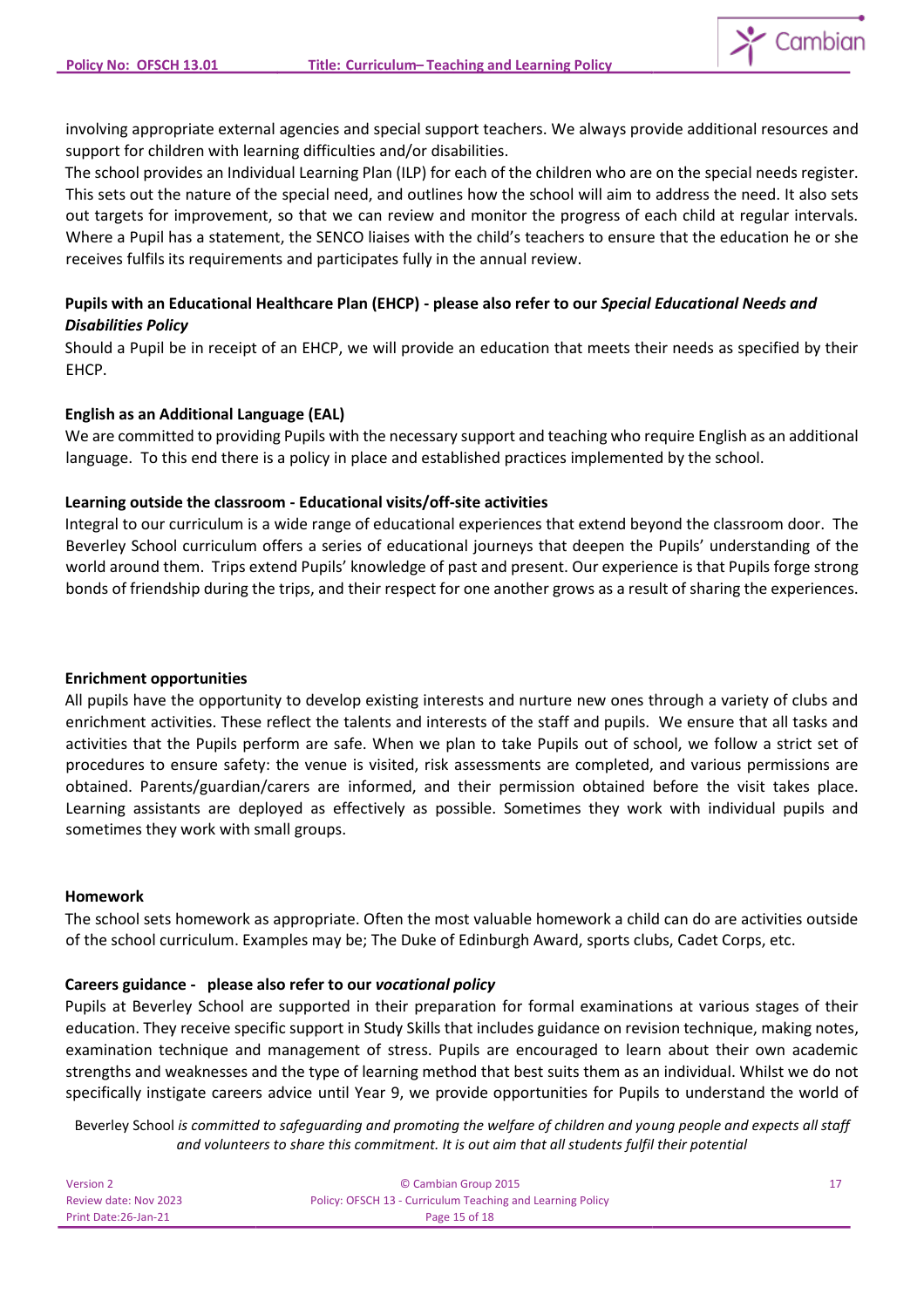

work and the promotion of their economic wellbeing. There are talks from professionals in various fields as well as visits to places of employment and manufacture. Through visiting speakers Pupils receive motivational and inspirational guidance that will help them in their current and future endeavours. Pupils receive interview training at the appropriate stage. These are a few of the ways in which Pupils are prepared for the future beyond Beverley School.

## **Communication with Parents/Guardian/Carers**

We believe that parents/guardian/carers and guardians have a fundamental role to play in helping Pupils to learn. We do all we can to inform parents/guardian/carers and guardians about what and how their children are learning by:

- Holding meetings with parents/guardian/carers' to explain our school strategies;
- Sending information to parents/guardian/carers at the start of each term in which we outline the topics that the Pupils will be studying during that term at school;
- Sending regular reports to parents/guardian/carers in which we explain the progress made by each child and indicate how the child can improve further;
- Explaining to parents/guardian/carers how they can support their Pupils with homework. We suggest support for older Pupils with their projects and investigative work;
- Being available we have an open door policy;
- Strong lines of communication with parents/guardian/carers.

We believe that parents/guardian/carers have the responsibility to support their Pupils and the school in implementing school policies. We would like parents/guardian/carers to:

- Ensure that their child has the best attendance and punctuality record possible;
- Do their best to keep their child healthy and fit to attend school;
- Inform school if there are matters outside of school that are likely to affect a child's performance or behaviour at school;
- Promote a positive attitude towards school, staff and learning in general.

## **Concerns and complaints**

Parents/guardian/carers who have concerns about any aspect of the curriculum should discuss these with the Headteacher. The School has a Complaints Procedure in place, which is on the website or available from Reception at the school.

## **Evaluation and Monitoring**

Evaluation is measured against a range of indicators, which include whole school and individual pupil indicators.

*Whole school indicators include:* examination results, destination of school leavers and inspections

*Individual pupil indicators:* development of positive self-image, progression in the skills of numeracy, literacy, selfexpression and ICT, an appreciation of the natural and man-made world, increasing independence, selfmotivation and self-discipline, an appreciation of human aspirations and achievements, an ability to work together in co-operative groups and an acquisition of the appropriate life skills.

| Version 2             | © Cambian Group 2015                                       |  |
|-----------------------|------------------------------------------------------------|--|
| Review date: Nov 2023 | Policy: OFSCH 13 - Curriculum Teaching and Learning Policy |  |
| Print Date: 26-Jan-21 | Page 16 of 18                                              |  |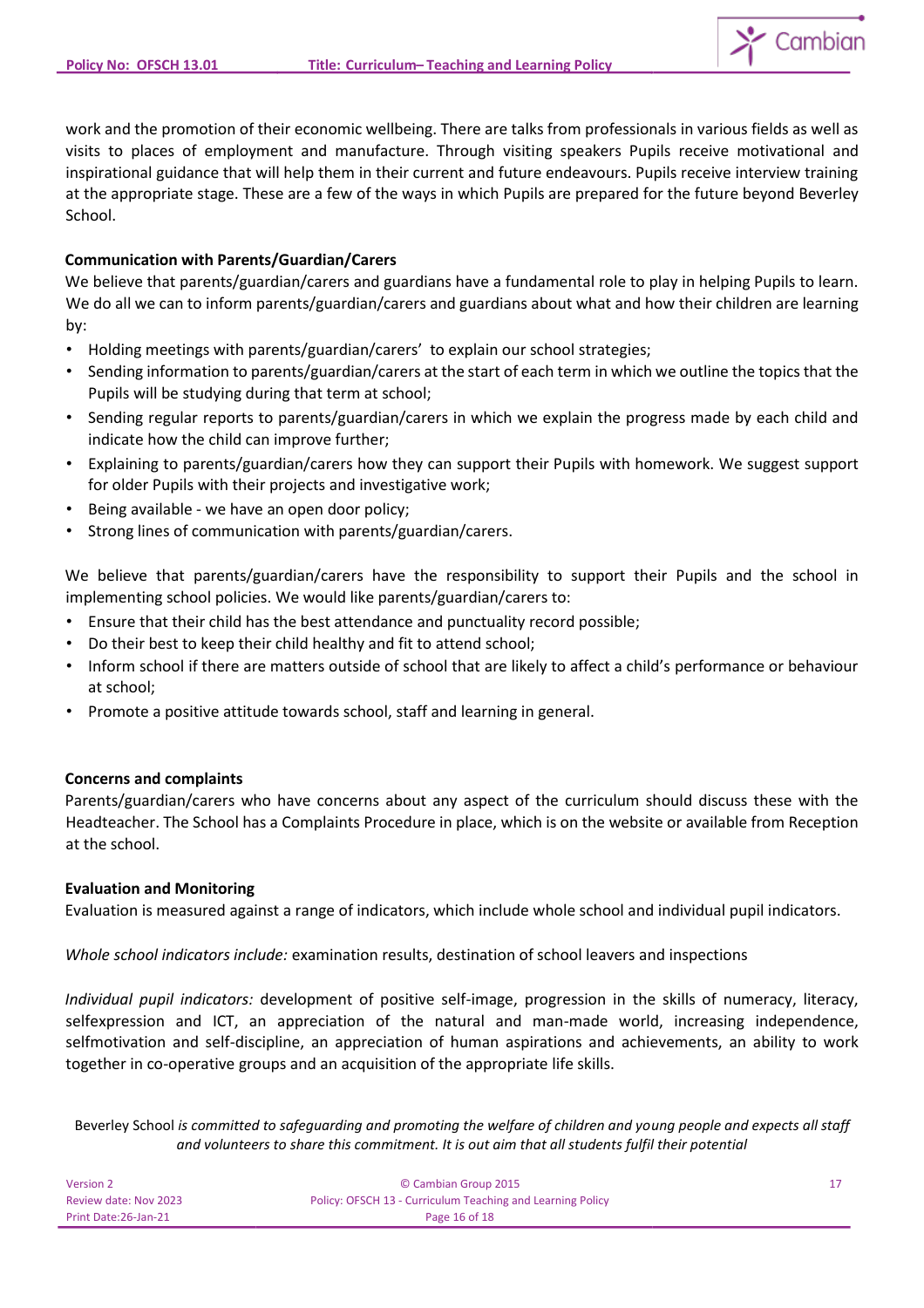

*The curriculum, academic excellence and public examination.* Whilst accepting the need to prepare our Pupils for further education, we strive to ensure that the pursuit of our goals, aims and objectives are consistent with achieving the goals set out in this policy.

## **Subjects Offered at Beverley School**

Pupils follow a broad curriculum at all 'Key Stages', enabling them to acquire skills in thinking, speaking and listening, literacy and numeracy and gain experience in scientific, technological, social, physical, and aesthetic and creative education.

### **KS2 (7-11 years, Yrs. 1-6 Inc.)**

All pupils study the core subjects English, Mathematics and Science. All pupils take Humanities, which incorporates Geography, History and Religious Education, ICT, Art, Design and Technology, ICT, Physical Education, and Personal, Social, Health and Citizenship Education.

### **Key Stage 3 (11-14 years, Yrs. 7-9 incl.)**

All pupils will study the same curriculum as in KS2. Pupils from Key Stage 3 onwards will also have access to the schools Participation Charter which includes E Safety tutorials, CEOP presentations, Domestic Abuse/Arrange Marriage workshops and access workshops with Drug, Alcohol and Sexual Health Workers.

### **Key Stage 4 (14-16 years, Yrs. 10 & 11)**

Pupils at Key Stage 4 follow a diverse range of subjects. These include, where appropriate: GCSE. We are very conscious that young people with special needs are often not extended to achieve their potential. In our school, we are determined that every opportunity will be available for children to make progress.

Beverley School will also offer a variety of portfolio and internally assessed courses which can be used to accredit any projects or to offer those pupils who may struggle at GCSE Exams and work to that standard. The list below is a basic overview of what the school will offer its Key Stage 4/5pupils but is not comprehensive as links with local colleges will ensure options increase overtime and could include:

- NOCN Unit awards employment skills, cooking and art projects
- Entry Level Certificates Science, Design and Technology, Art and Design, English, Maths and Humanities
- NCFE Award (entry 3 level 2) Citizenship, Health and Social Care, Child Development, Employability

Links with local colleges and high school will also mean BTEC and City and Guilds Diplomas can also be accessed in:

- Hair & Beauty, Motor Vehicle Studies and Business Studies.
- NOCN Functional Skills in Literacy, Numeracy and ICT will also be offered from Entry Level to Level 2.

#### **Key Stage 5**

.

Pupils will now be given a wider based curriculum focusing on their progress towards independence and preparing them for the work of work/ further education.

Links with local careers advisors and training providers will be made through the school and part of pupils timetables will involve CV building, Volunteer work and visiting follow on provision.

Academic qualifications such as Personal Development Award, Functional Skills and Preparation for Working Life will also be offered internally as well as A level options such as

Psychology

| Version 2             | © Cambian Group 2015                                       |  |
|-----------------------|------------------------------------------------------------|--|
| Review date: Nov 2023 | Policy: OFSCH 13 - Curriculum Teaching and Learning Policy |  |
| Print Date: 26-Jan-21 | Page 17 of 18                                              |  |